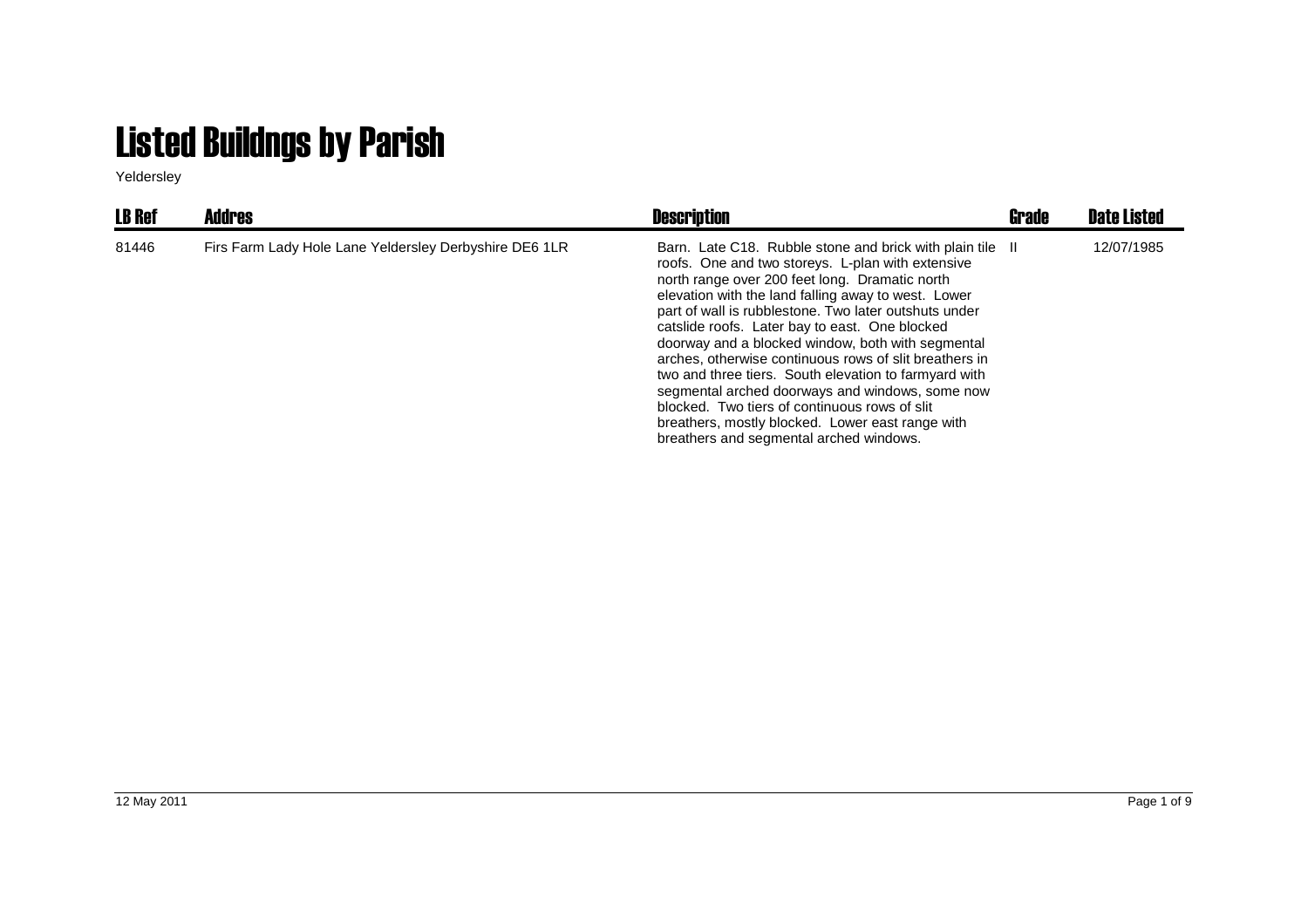| <b>LB Ref</b> | Addres                                               | <b>Description</b>                                                                                                                                                                                                                                                                                                                                                                                                                                                                                                                                                                                                                                                                                                                                                                                                                                                                                                                                                                                                                                                                                                                                                                                                 | <b>Grade</b> | <b>Date Listed</b> |
|---------------|------------------------------------------------------|--------------------------------------------------------------------------------------------------------------------------------------------------------------------------------------------------------------------------------------------------------------------------------------------------------------------------------------------------------------------------------------------------------------------------------------------------------------------------------------------------------------------------------------------------------------------------------------------------------------------------------------------------------------------------------------------------------------------------------------------------------------------------------------------------------------------------------------------------------------------------------------------------------------------------------------------------------------------------------------------------------------------------------------------------------------------------------------------------------------------------------------------------------------------------------------------------------------------|--------------|--------------------|
| 81447         | Milldam Farm Milldam Lane Bradley Derbyshire DE6 1PH | Farmhouse and cottage. C17 and early C18 with C19<br>refashioning. Red brick with plain tile roof and<br>remains of thatched roof with corrugated iron over.<br>Central brick stack and brick gable end stack. T-plan.<br>Two storeys and single storey, plus attic. House forms<br>the top of the T lobby entrance plan. Central blocked<br>doorway under brick arch, the former lobby entrance.<br>Flanked on each side by Yorkshire sliding sashes<br>under flat brick header lintels. Later doorway to left.<br>Two similar windows above, either side of blocked<br>smaller window. Three similar windows in the gable<br>ends. Inside are stop chamfered beams and exposed<br>joists. Cottage to rear of single room baffle entry<br>plan. Remains of thatch under corrugated iron roof.<br>East elevation has doorway to right with segmental<br>arch, partly blocked with later door set in. 2-light<br>casement window to left under segmental arch.<br>Eyebrow dormer window above with Yorkshire sash.<br>Inside, the chimney stack has a large smoke chamber<br>with heavy beam supporting the hood, which has<br>moulded stop chamfers. Chamfered beams and<br>exposed joists. One upper cruck truss. | -II.         | 12/11/1979         |
| 81448         | Lodge Derby Road Yeldersley Derbyshire DE6 1LS       | Lodge. c1848 by Henry Stevens of Derby. Coursed<br>squared rock faced limestone with gritstone<br>dressings. Stone slate roof with deep overhang<br>supported on wooden brackets. Central stone stack.<br>Two storeys. T-plan. First floor stone band. West<br>elevation of two bays. Projecting left bay with a 4-light<br>recessed and chamfered mullion window to each floor,<br>similar 2-light window to the right. Recessed and<br>chamfered mullion windows to other elevations. Wall<br>attached to south east and gate piers with moulded<br>caps.                                                                                                                                                                                                                                                                                                                                                                                                                                                                                                                                                                                                                                                        | $\mathbf{H}$ | 12/07/1985         |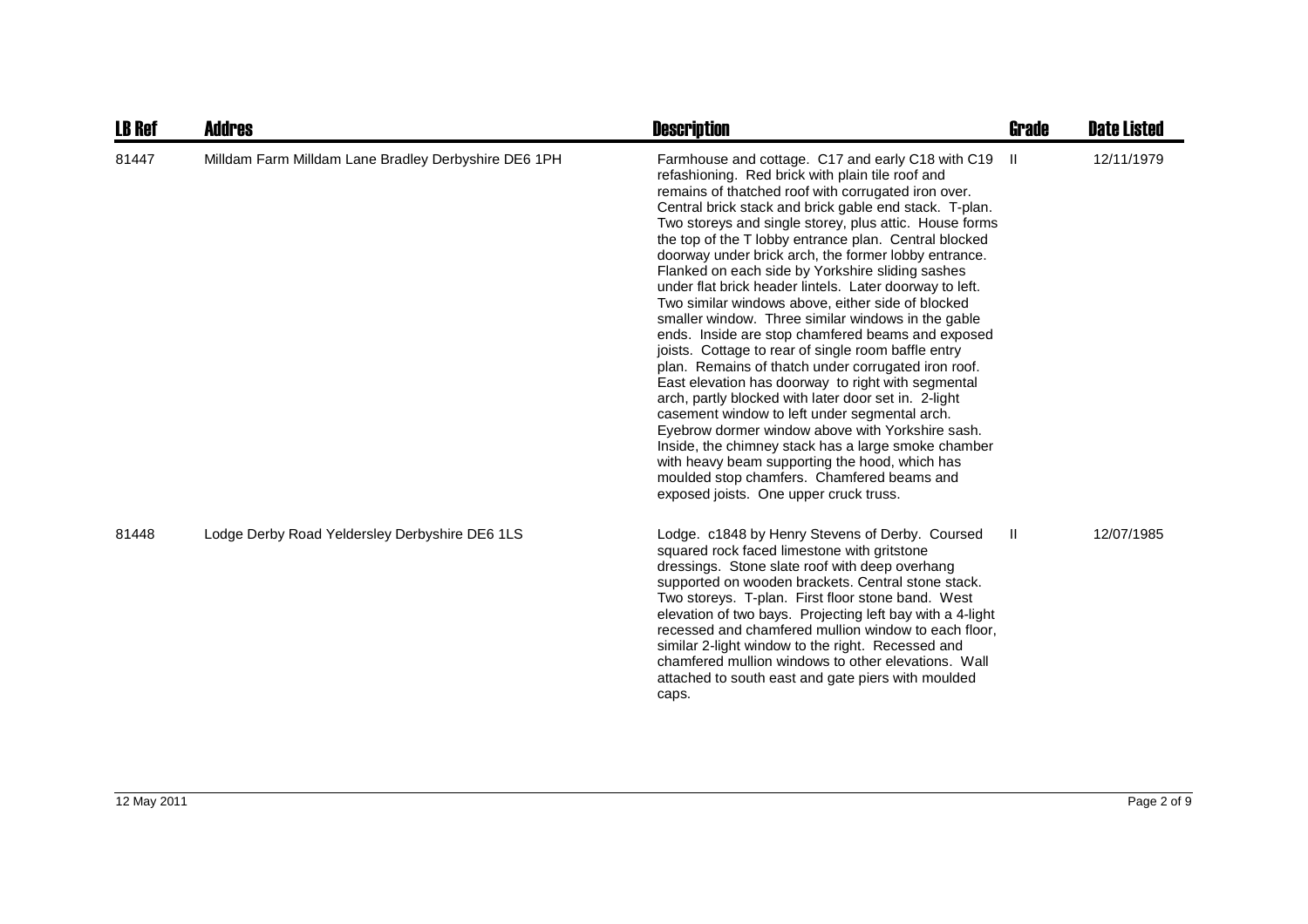| <b>LB Ref</b> | Addres                                                       | <b>Description</b>                                                                                                                                                                                                                                                                                                                                                                                                                                                                                                                                                                                                                                          | Grade        | <b>Date Listed</b> |
|---------------|--------------------------------------------------------------|-------------------------------------------------------------------------------------------------------------------------------------------------------------------------------------------------------------------------------------------------------------------------------------------------------------------------------------------------------------------------------------------------------------------------------------------------------------------------------------------------------------------------------------------------------------------------------------------------------------------------------------------------------------|--------------|--------------------|
| 81449         | Mile Post Opposte The Mount Derby Road Yeldersley Derbyshire | Mile post. Early C19. Cast iron. Triangular in plan<br>with sloping upper part, rising to back plate with<br>curved top. Inscribed LONDON/136 MILES/BUXTON<br>23 MILES/YELDERSLEY/<br>TOWNSHIP/ASHBOURNE/3 MILES/ DERBY/10<br>MILES/J HAYWOOD JUNR/PHOENIX<br>FOUNDRY/DERBY                                                                                                                                                                                                                                                                                                                                                                                 | $\mathbf{H}$ | 12/07/1985         |
| 81450         | Osmaston Park Farm Derby Road Yeldersley Derbyshire DE6 1LS  | Farmhouse. Mid C18. Red brick, partly cement<br>rendered, with stone dressings. Plain tile roof with<br>rounded stone coped gables with moulded kneelers.<br>Dentiled eaves band. Brick gable end stacks. c19<br>outshut to rear. Two storeys, plus attics. South<br>elevation of three symmetrical bays. Central doorway<br>with cambered brick lintel and stone keystone.<br>Flanked on each side by broad 3-light wooden<br>casement windows with similar heads. Three similar<br>windows above, the centre one narrower. Plain<br>interior. Ground floor west room with inglenook<br>fireplace with salt cupboards to side of modern tile<br>fireplace. | $\mathbf{H}$ | 12/07/1985         |
| 81451         | Keepers Cottage Derby Road Yeldersley Derbyshire DE6 1LS     | Cottage. Possibly C17, remodelled early C19.<br>Cement rendered with sandstone dressings and<br>thatched roof. Two brick stacks with dentil band.<br>Single storey with garret, Gable end elevation to east<br>with a doorway with bracketed stone hood and<br>panelled door. 2-light wooden casement window with<br>returned hoodmould. Similar window above. Interior<br>with exposed ceiling beams.                                                                                                                                                                                                                                                      | Ш            | 12/07/1985         |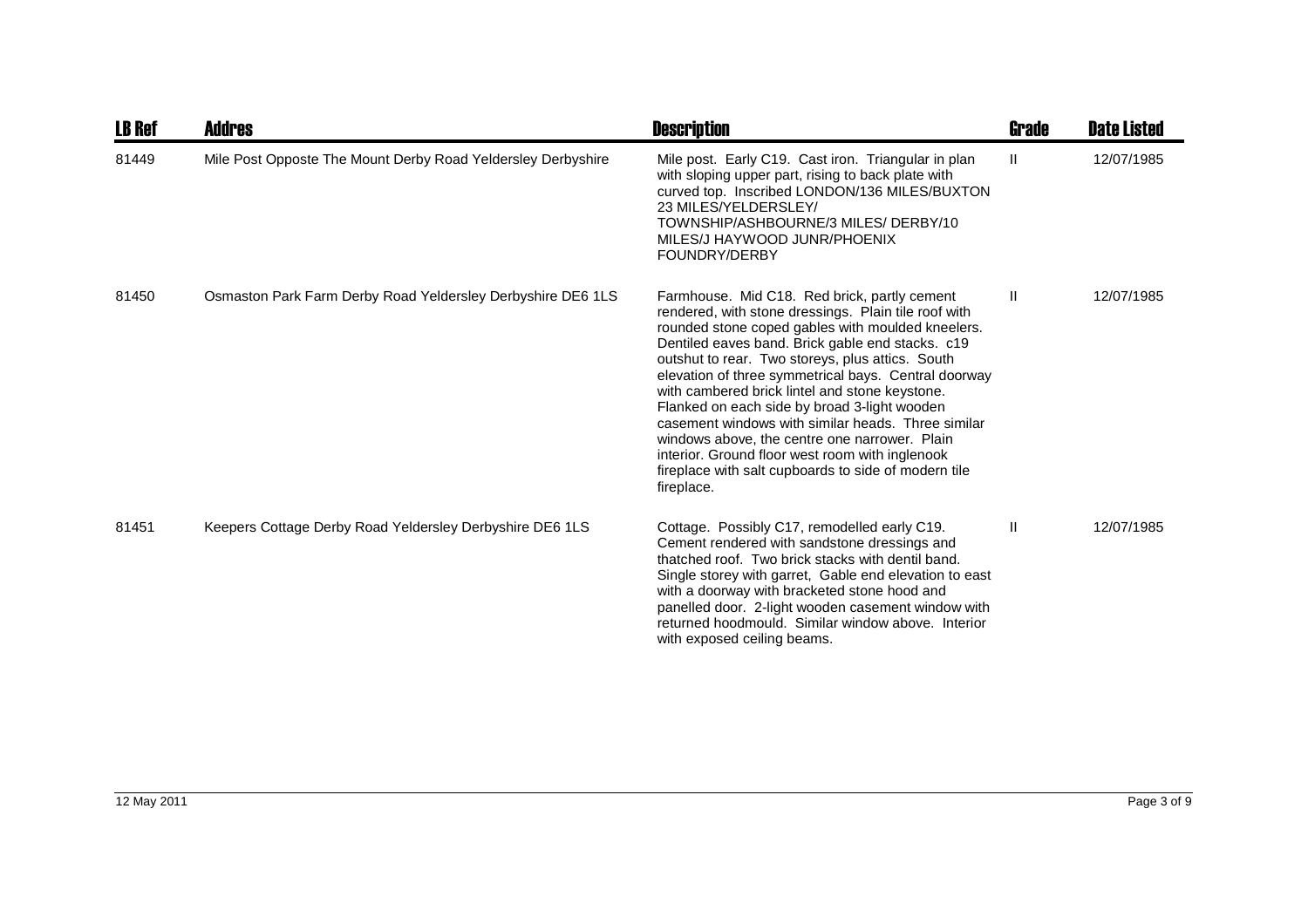| <b>LB Ref</b> | Addres                                                         | <b>Description</b>                                                                                                                                                                                                                                                                                                                                                                                                                                                                                                                                                                                                                                                                                                                                                                                                                                                                                                                                                                                                                                                                                                                                                                                                                                                           | <b>Grade</b> | <b>Date Listed</b> |
|---------------|----------------------------------------------------------------|------------------------------------------------------------------------------------------------------------------------------------------------------------------------------------------------------------------------------------------------------------------------------------------------------------------------------------------------------------------------------------------------------------------------------------------------------------------------------------------------------------------------------------------------------------------------------------------------------------------------------------------------------------------------------------------------------------------------------------------------------------------------------------------------------------------------------------------------------------------------------------------------------------------------------------------------------------------------------------------------------------------------------------------------------------------------------------------------------------------------------------------------------------------------------------------------------------------------------------------------------------------------------|--------------|--------------------|
| 81452         | Lodge Yeldersley Hall Derby Road Yeldersley Derbyshire DE6 1LS | Lodge. c1830-40. Sandstone ashlar with hipped slate II<br>roof and stone ridge stack. Moulded eaves cornice.<br>Single storey. South east elevation of three<br>asymmetrical bays. Off-centre doorway with flat stone<br>bracketed hood. To the left, a glazing bar sash set in<br>a plain recess extending to the ground. Two similar<br>windows to right. Road elevation has one similar<br>window set in a plain recess. Listed for Group<br>Value.                                                                                                                                                                                                                                                                                                                                                                                                                                                                                                                                                                                                                                                                                                                                                                                                                       |              | 16/08/1972         |
| 81453         | Yeldersley Hall Derby Road Yeldersley Derbyshire DE6 1LS       | Country house. C18, early C19, and c1910 by Currey II<br>& Thompson of Derby. Brick mostly cement rendered<br>with stone dressings, Welsh slate hipped roofs with<br>brick ridge and lateral stacks, Two storeys. Irregular<br>L-plan. First floor band, moulded cornice and shallow<br>parapet. South east elevation of five, plus seven bays.<br>Five bays to left set forward. Central doorway with half<br>glazed door and three glazing bar sashes to right and<br>two to left. Five glazing bar sashes above, all with<br>wedge lintels and keystones. Similar two bay return<br>elevation to right. Seven bays set back have doorway<br>on the left, then three evenly spaced glazing bar<br>sashes, then three more closely spaced glazing bar<br>sashes. Similar arrangement above. Three storey<br>north wing with segmental headed casement<br>windows. Entrance porch and bay window added<br>c1910 by Curry & Thompson, who also added a bay to<br>the billiard room at the north east end. Inside the main<br>staircase, around an open well, top light, with turned<br>balusters. Several fireplaces with Delft tiles. C18<br>chimney piece in drawing room. Drawing room has<br>late C19 William Morris Willow Pattern wallpaper.<br>Listed for Group Value. |              | 10/08/1951         |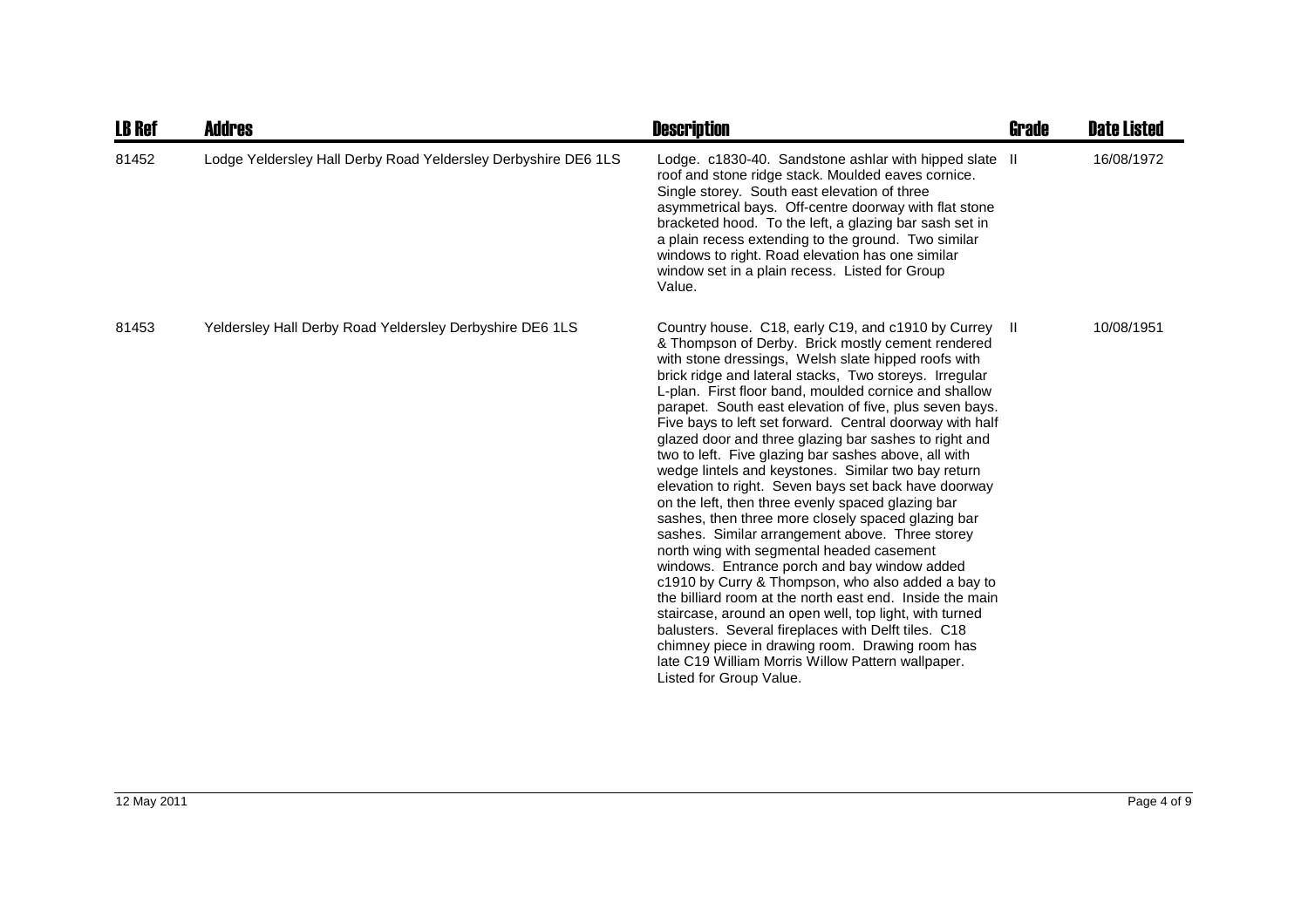| <b>LB Ref</b> | <b>Addres</b>                                            | <b>Description</b>                                                                                                                                                                                                                                                                                                                                                                                                                                                                                                                                                                                                                                                                                                                                                                                                                                                                                     | <b>Grade</b> | <b>Date Listed</b> |
|---------------|----------------------------------------------------------|--------------------------------------------------------------------------------------------------------------------------------------------------------------------------------------------------------------------------------------------------------------------------------------------------------------------------------------------------------------------------------------------------------------------------------------------------------------------------------------------------------------------------------------------------------------------------------------------------------------------------------------------------------------------------------------------------------------------------------------------------------------------------------------------------------------------------------------------------------------------------------------------------------|--------------|--------------------|
| 81454         | Yeldersley Hall Derby Road Yeldersley Derbyshire DE6 1LS | Stable block. Early C19 and late C19. Red brick with<br>plain tile roofs. Brick ridge and lateral stacks. Two<br>storeys forming three sides of a courtyard. Main range<br>has a gabled and advanced centre bay with first floor<br>string band and pedimented gable with clock made by<br>J Smith & Sons, Midland Clock Works, Derby.<br>Segmental arched door- way to ground floor, 2-light<br>window under flat arch to first floor. To the left, a<br>window, a door, two windows and a door, all with<br>segmental arches. To the right, a window, a door, two<br>windows, a door and a window, mostly with semi-<br>circular arches. Four mansard roof dormers to first<br>floor, with casement windows. Return range to left has<br>a further dormer, segmental arched windows and a<br>segmental carriage arch. Return range to right has<br>garages with lofts above. Listed for Group Value. | $\mathbf{H}$ | 12/07/1985         |
| 81455         | Yeldersley Hall Derby Road Yeldersley Derbyshire DE6 1LS | Dog kennels. Early C20. Red brick with plain tile<br>roof. Single storey with loft over. Central gabled bay<br>with doorway under a flat arch, with plank door, and<br>pigeon cote above. Two bays to left and right, each<br>with two round arched kennel openings with projecting<br>imposts and keystones. Two rectangular windows<br>above. Open pens in front, enclosed to the sides by<br>walls and to the front by low walls surmounted by<br>railings. Further railings flank the central path and<br>divide the inner pens. Listed for group value only.                                                                                                                                                                                                                                                                                                                                      | $\mathbf{H}$ | 12/07/1985         |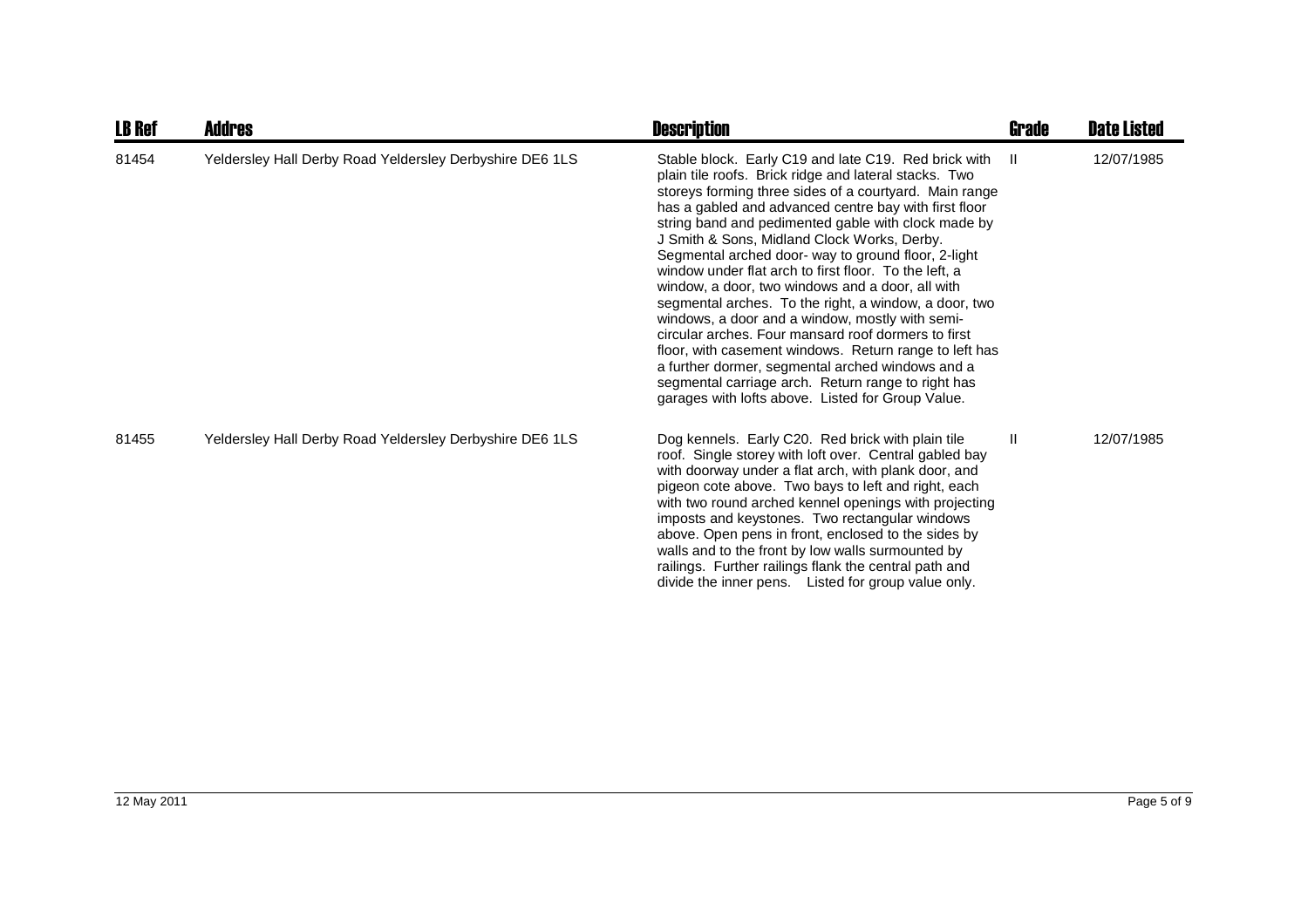| <b>LB Ref</b> | <b>Addres</b>                                             | <b>Description</b>                                                                                                                                                                                                                                                                                                                                                                                                                                                                                                                                                                                                                                                                                                                                     | <b>Grade</b> | <b>Date Listed</b> |
|---------------|-----------------------------------------------------------|--------------------------------------------------------------------------------------------------------------------------------------------------------------------------------------------------------------------------------------------------------------------------------------------------------------------------------------------------------------------------------------------------------------------------------------------------------------------------------------------------------------------------------------------------------------------------------------------------------------------------------------------------------------------------------------------------------------------------------------------------------|--------------|--------------------|
| 81456         | Thatched Cottage Derby Road Yeldersley Derbyshire DE6 1LS | Pair of cottages, now one. C17. Timber framed,<br>largely encased in brick. Thatched roof with brick<br>gable end stacks. Single storey with garrets, now<br>single storey. South elevation of two bays. Off centre<br>doorway with blocked doorway to right. Plank door.<br>Flanked on each side by 2-light modern casement<br>windows with diamond lights, under flat arches. Above<br>the left hand one the wall plate is visible below a<br>blocked eyebrow dormer. Gable end elevation to west<br>with a cruck truss with collar, tie beam and queen<br>struts. Two room plan. Originally a pair of 'one-up,<br>one-down' cottages. First floor has been removed and<br>a false ceiling placed higher up. Roof with purlins and<br>arched braces. | H.           | 12/07/1985         |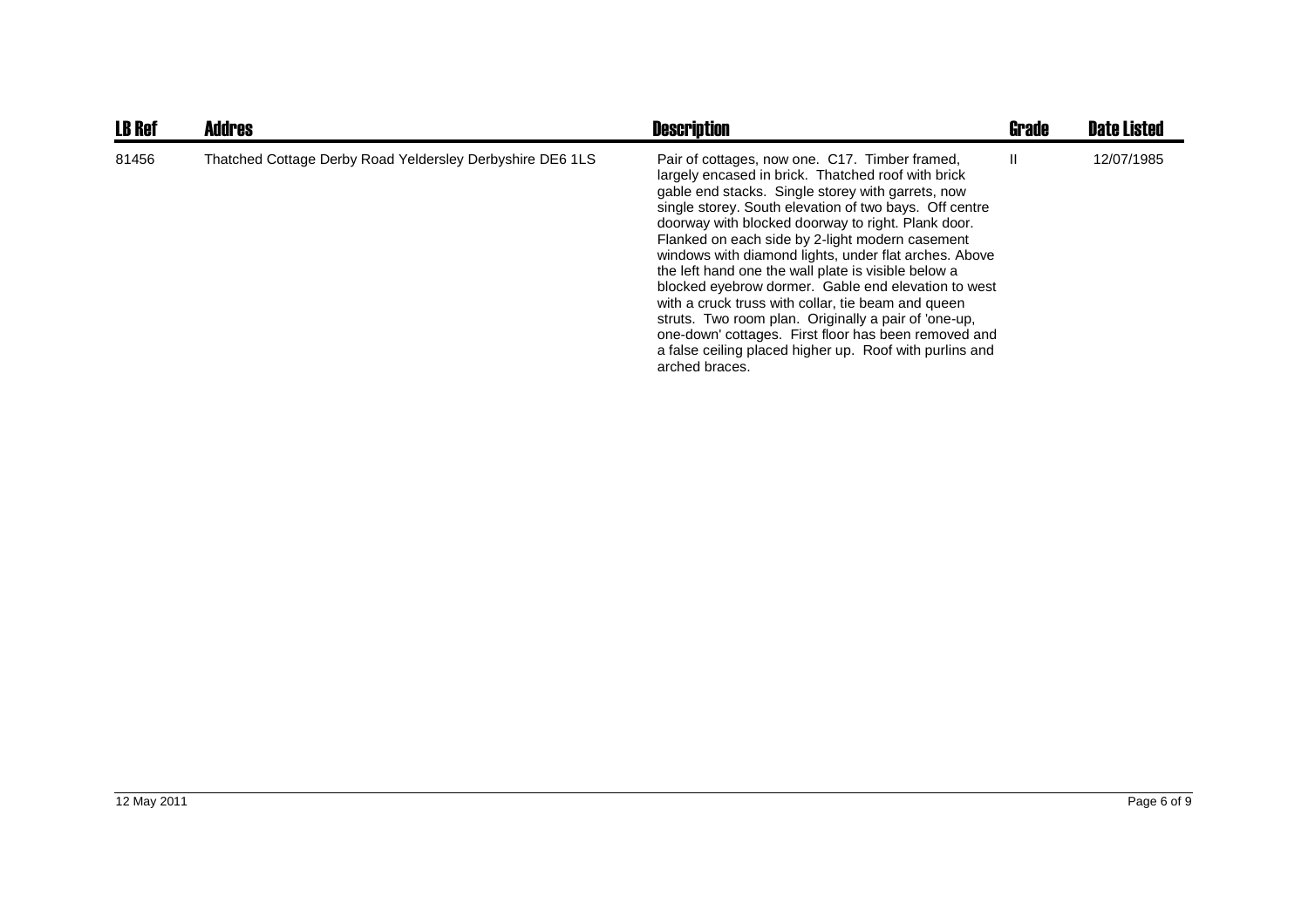| <b>LB Ref</b> | <b>Addres</b>                                              | <b>Description</b>                                                                                                                                                                                                                                                                                                                                                                                                                                                                                                                                                                                                                                                                                                                                                                                                                                                                                                                                                                                                                                                                                                                                                                                                                                                       | Grade | <b>Date Listed</b> |
|---------------|------------------------------------------------------------|--------------------------------------------------------------------------------------------------------------------------------------------------------------------------------------------------------------------------------------------------------------------------------------------------------------------------------------------------------------------------------------------------------------------------------------------------------------------------------------------------------------------------------------------------------------------------------------------------------------------------------------------------------------------------------------------------------------------------------------------------------------------------------------------------------------------------------------------------------------------------------------------------------------------------------------------------------------------------------------------------------------------------------------------------------------------------------------------------------------------------------------------------------------------------------------------------------------------------------------------------------------------------|-------|--------------------|
| 81457         | Hollies Farm Yeldersley Lane Brailsford Derbyshire DE6 1PJ | Farmhouse. Dated 1840. Red brick, plain tile roof<br>with stone coped gables with moulded kneelers. Brick<br>ridge and gable end stacks with chamfered brick<br>panels and dentil cornices, also a plain brick ridge<br>stack. Two storeys. South elevation - house to east<br>of three symmetrical bays, three bay barn to west.<br>House has brick dentil cornice. Centre bay advanced<br>and gabled. Ground floor has a Tudor arched<br>chamfered opening into porch. Flanked on each side<br>by chamfered blind decorative openings. Within the<br>porch a raised and fielded panelled door. Date plaque<br>above flanked by two similar decorative openings.<br>Single light window with chamfered surround above,<br>and above again, a small decorative opening, both<br>within the steeply pitched gable. Outer bays with 3-<br>light windows to the ground floor with chamfered<br>surrounds and iron casements with diamond lights. 2-<br>light windows above, partly within gables, with<br>chamfered surrounds and plain casements. To the<br>left, a small arched window matching the decorative<br>panels. Outbuilding to left with, to ground floor, a<br>doorway flanked by segmental arched windows and a<br>2-light window above, half within a gable. | H.    | 12/07/1985         |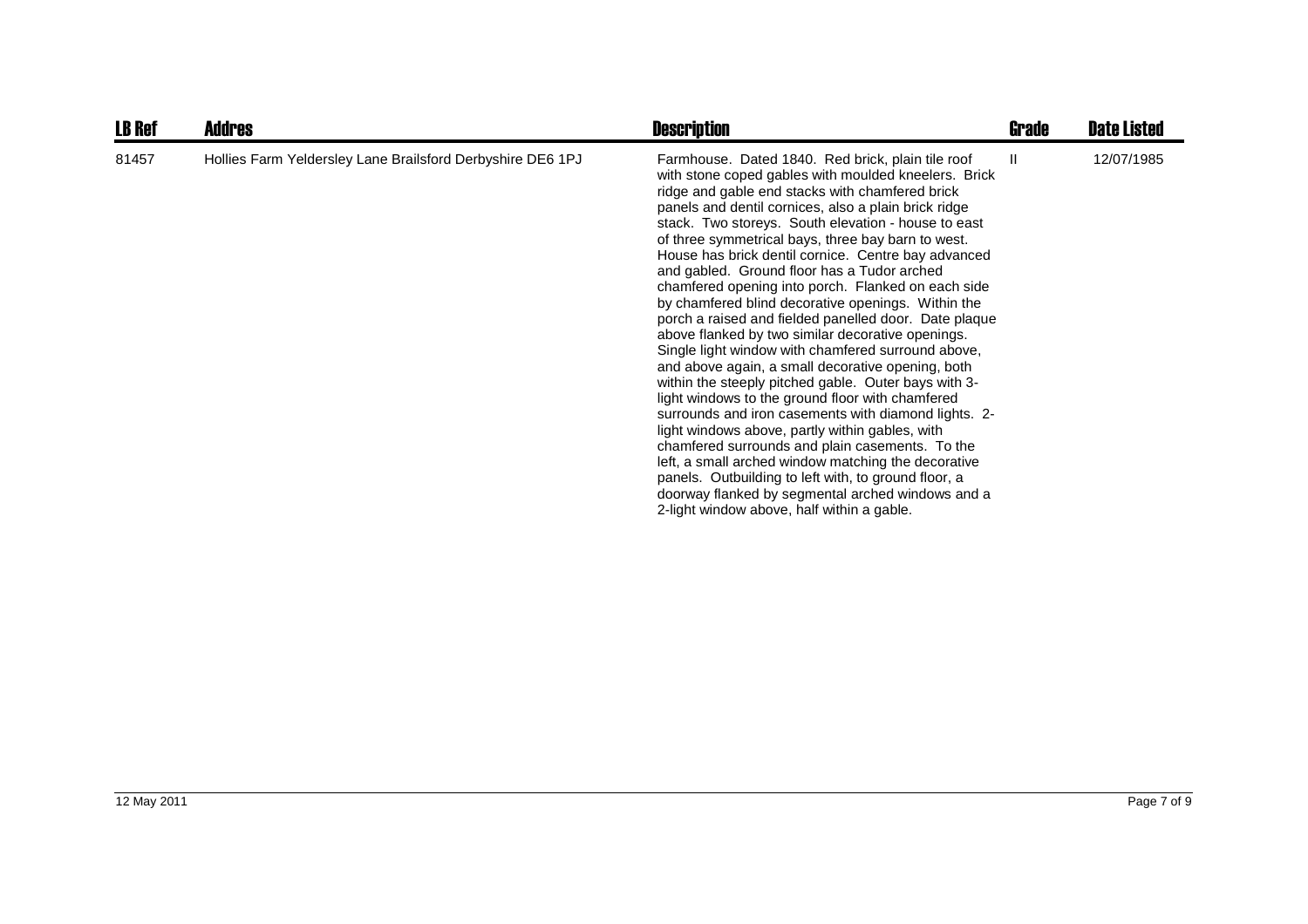| <b>LB Ref</b> | Addres                                                                    | <b>Description</b>                                                                                                                                                                                                                                                                                                                                                                                                                                                                                                                                                                                                                                                                                                                                                                                                                                                                                                                       | <b>Grade</b> | <b>Date Listed</b> |
|---------------|---------------------------------------------------------------------------|------------------------------------------------------------------------------------------------------------------------------------------------------------------------------------------------------------------------------------------------------------------------------------------------------------------------------------------------------------------------------------------------------------------------------------------------------------------------------------------------------------------------------------------------------------------------------------------------------------------------------------------------------------------------------------------------------------------------------------------------------------------------------------------------------------------------------------------------------------------------------------------------------------------------------------------|--------------|--------------------|
| 81458         | Yeldersley Old Hall Farm Yeldersley Lane Brailsford Derbyshire DE6<br>1PH | Farmhouse and attached barn. Mid C18. Red brick,<br>the house pebble dashed. Plain tile roof with stone<br>coped gables and moulded kneelers. One brick ridge<br>stack. Two storeys. Barn to west and house to east<br>under a continuous roof. South west elevation.<br>House to right altered in C18, with gabled porch with 3-<br>light wooden casement window to left. Similar<br>window above with 2-light window slightly higher left.<br>2-light window in a gabled half dormer above. Barn<br>has segmental arched cart entrance to left with plank<br>doors. Segmental arched doorway to right and bricked-<br>up segmental arched window. Three segmental<br>arched openings above with plank doors. Gable end<br>elvation of house has two windows to ground floor with<br>moulded keystones, two similar but smaller windows<br>above and a semi-circular window in the gable, all with<br>keystones. Liated for Group Value | $\mathbf{H}$ | 12/07/1985         |
| 81459         | Yeldersley Old Hall Farm Yeldersley Lane Brailsford Derbyshire DE6<br>1PH | Barn, possibly built as a house. Mid C18. Red brick<br>with stone coped gables and moulded kneelers. Plain<br>tile roof. Two storeys. Six bay west elevation. The<br>ground floor has five bricked up windows with brick<br>voussoirs and stone keystones. To the left, a blocked<br>doorway with segmental arch. Later doorway with<br>segmental arch, stepped surround and plank door,<br>and later square window opening. Six bricked up<br>windows above with voussoirs and stone keystones,<br>which break into the moulded stone eaves cornice.<br>South elevation has a bricked up window to ground<br>floor with keystone and segmental arch, a window<br>above with brick voussoirs and stone keystone, and<br>plank door, and a blocked semi-circular headed<br>window in the gable. Rear elevation has semental<br>arched windows, many bricked up. Listed for Group<br>Value                                                 | $\mathbf{I}$ | 12/07/1985         |